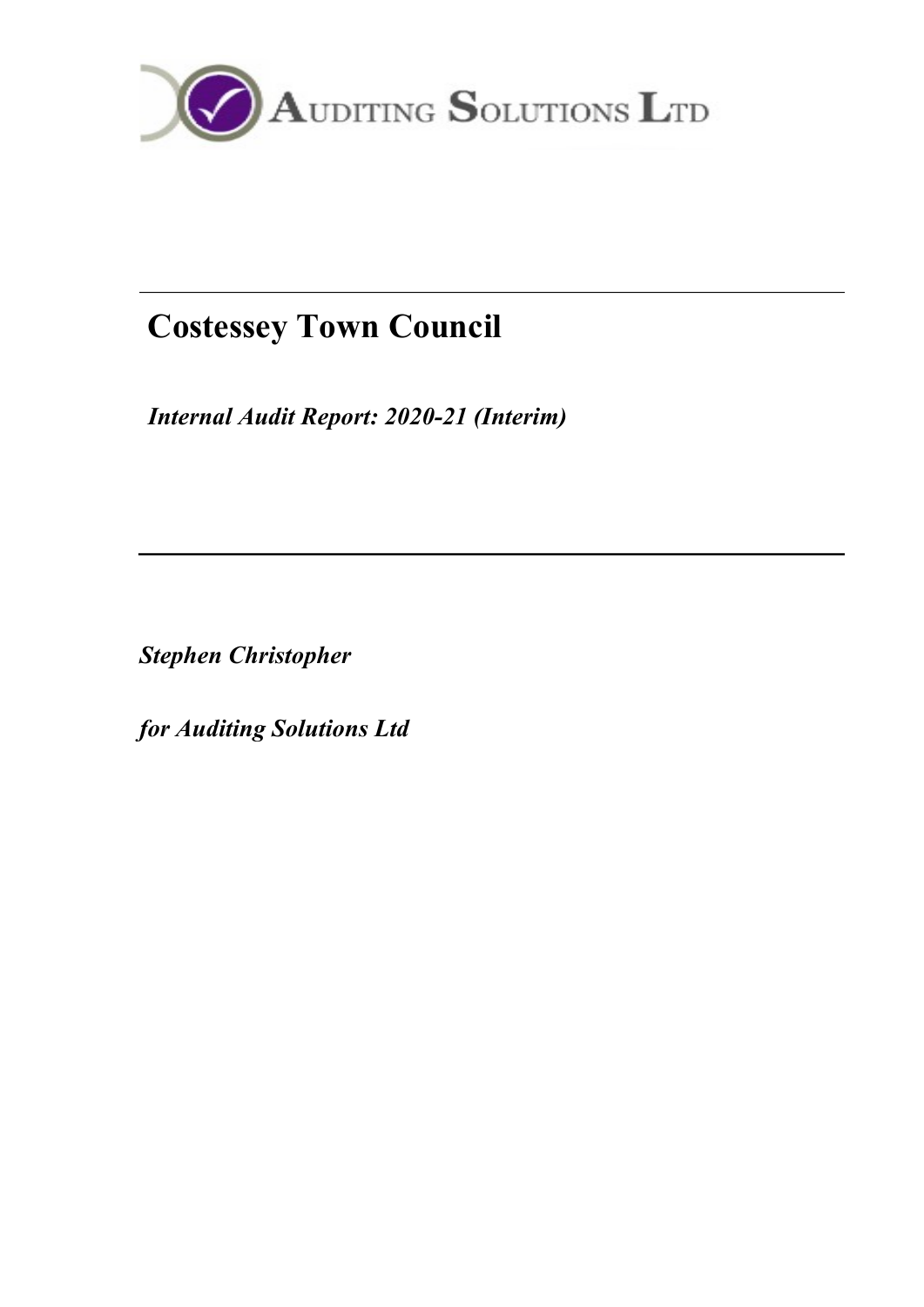## Background and Scope

There is a statutory requirement for all town and parish councils to make arrangements for an independent internal audit examination of their accounting records and system of internal control each year and for the conclusions to be reported in the Annual Governance and Accountability Return (AGAR). Auditing Solutions Ltd was appointed to provide this service to Costessey Town Council for the 2020-21 financial year.

This report sets out the results of our interim audit in relation to 2020-21, which was undertaken in November and December 2020. Due to the impact of the Covid-19 pandemic, we undertook our audit work remotely on this occasion. We wish to thank the Town Clerk and her colleagues for providing the documentation required for review in an electronic format.

## Internal Audit Approach

In carrying out our internal audit work for the year to date, we have had regard to the materiality of transactions and their susceptibility to potential mis-recording or misrepresentation in the year-end Statement of Accounts, operating a mix of 100% substantive or selected sampling techniques where considered applicable.

Our audit programme is designed to afford appropriate assurance that the Council's financial systems remain robust and operate in a manner to ensure effective probity of transactions and to afford a reasonable probability of identifying material errors or possible abuse of the Council's own and the national statutory regulatory framework. The programme is also designed to facilitate our completion of the 'Internal Audit Report' in the AGAR, which requires independent assurance over a number of internal control objectives.

## Overall Conclusion

On the basis of the programme of work we have undertaken for the year to date, we have concluded that the Council continues to maintain an adequate and effective system of internal control. The records held in support of the accounting transactions continue to be of a high standard and provide an effective audit trail, with clear cross-referencing of all relevant documentation.

In the sections below, we have explained the objectives of each area of our audit, summarising the work undertaken and our findings. We are pleased to report that there are no matters arising that require a recommendation for further action. We ask that Members consider the content of this report.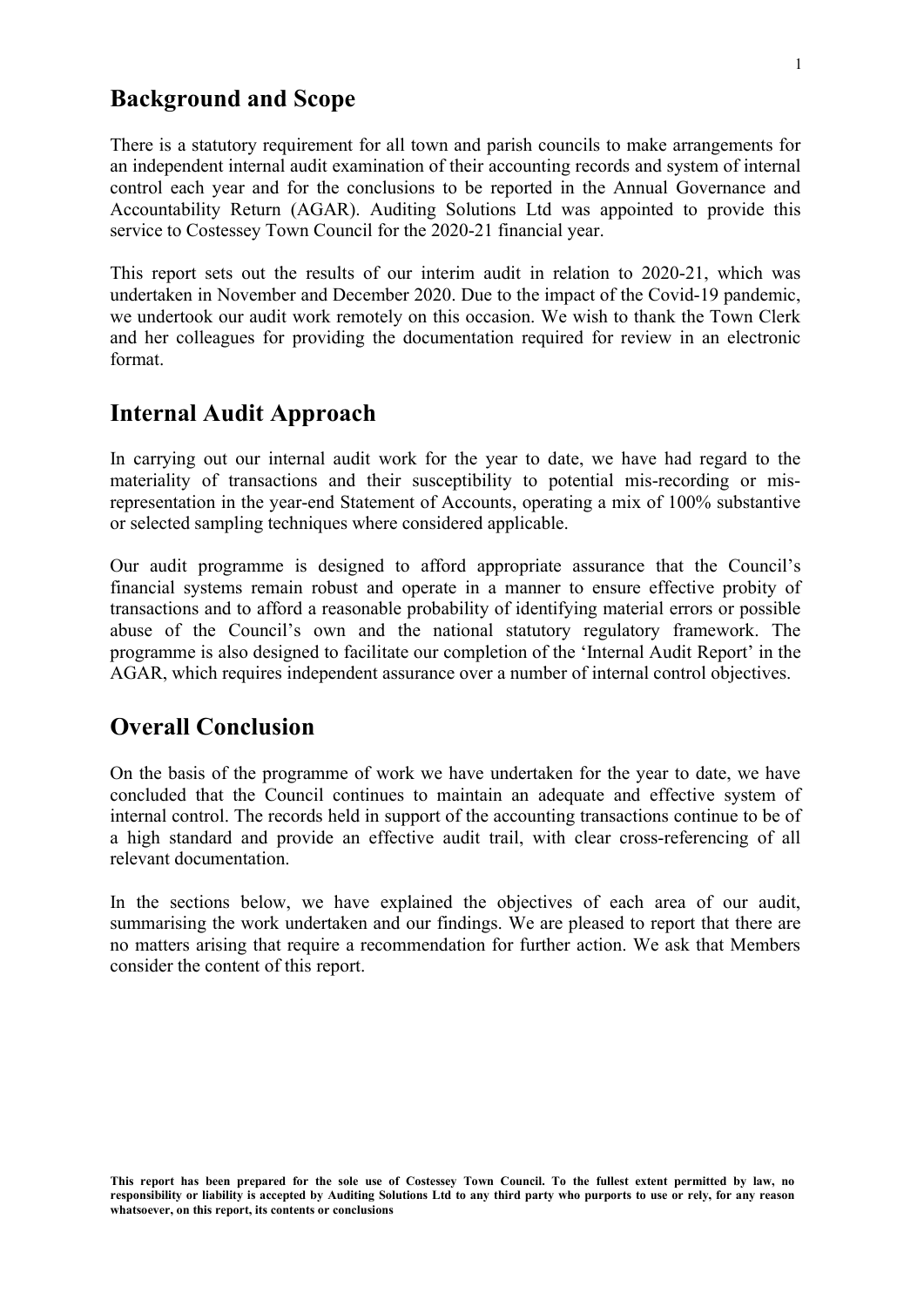## Detailed Report

## Accounting and Banking Arrangements

Our objective in this area is to confirm that the accounting records are being maintained accurately and kept up to date, that no anomalous entries appear in cashbooks or financial ledgers, and that appropriate banking arrangements are in place.

As in previous years, the Rialtas Omega accountancy package is used to maintain the financial records, with accounting support provided by DCK Accounting Solutions Ltd.

Banking services continue to be provided by Barclays Bank Plc. Two main accounts are operated, a Business Current Account and a Business Premium (instant access savings) Account. These are supplemented by a separate Salaries Current Account and two small imprest accounts for administrative and grounds maintenance "operational" expenditure. At the end of the previous financial year, the Council held £140k of funds that were surplus to its immediate requirements in a Barclays one-year fixed interest Treasury Deposit. This investment matured in September 2020 and, at the time of our interim audit, consideration was still being given to future investment options.

In the course of our interim audit, we have:

- $\triangleright$  Checked that the opening Omega trial balance agrees with the closing balances in the 2019-20 AGAR;
- $\triangleright$  Confirmed that the ledger remained in balance at the time of our interim audit;
- $\triangleright$  Confirmed that the cost centre and nominal ledger coding structure remains appropriate for the Council's needs;
- $\triangleright$  Checked and agreed the detail on the Omega combined cash book for the Business Current Account and Business Premium Account, examining the transactions for two sample months (April and October 2020), agreeing these to the supporting bank statements and also verifying the detail of all inter-account "sweep" transfers in those months;
- $\triangleright$  Similarly, checked and agreed the detail of transactions on the Salaries cashbook, again agreeing these to the supporting bank statements for the sample months;
- $\triangleright$  Checked and agreed the bank reconciliations as at 30<sup>th</sup> April and 31<sup>st</sup> October 2020 on all accounts, confirming that reconciliations continue to be prepared routinely at the close of each month and that there is evidence of independent review, and
- $\triangleright$  Confirmed, through discussion with the Town Clerk, that the Rialtas accounts and booking system are regularly backed up to the Council's server, which is itself backed-up to the 'Cloud' each evening.

#### Conclusion

On the basis of our audit work, we consider that the controls in place in this area were adequate and were operating effectively. There are no matters arising that require a formal comment or recommendation.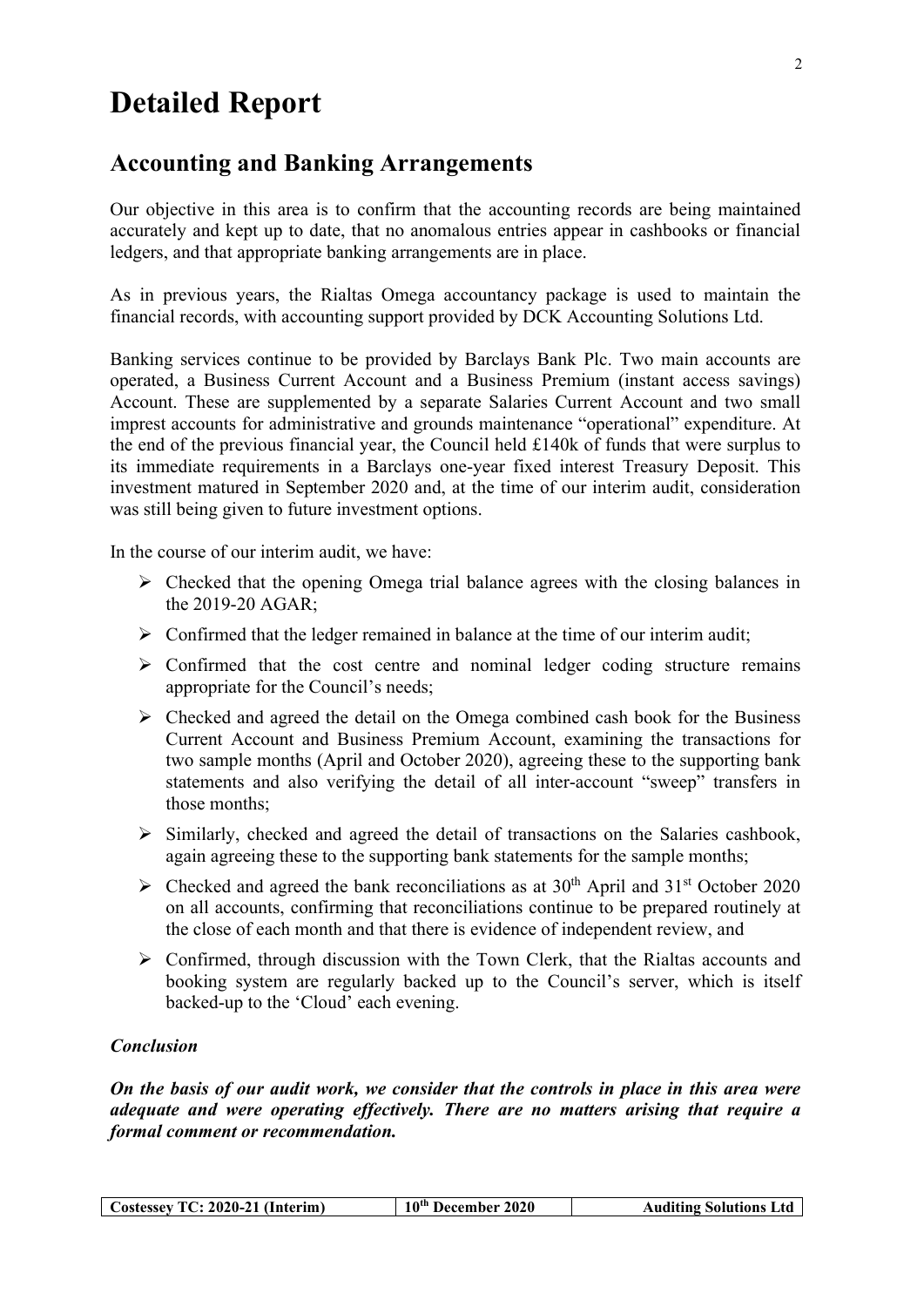## Corporate Governance

Our objective is to confirm that the Council has robust corporate governance arrangements in place and that, as far as we may reasonably be expected to ascertain (as we do not attend Council meetings), all meetings are conducted in an appropriate manner and no actions of a potentially unlawful nature have been, or are being, considered for implementation

During the course of our interim audit, we have confirmed the following:

- $\triangleright$  Our review of the minutes of the Council and Committee meetings for the year to date did not identify any issues that we consider may have an adverse effect, through litigation or other causes, on the Council's future financial stability;
- $\triangleright$  The review of minutes also confirmed that the Council has taken appropriate measure to ensure that it is able to maintain effective governance arrangements during the Covid-19 pandemic;
- $\triangleright$  The Council's Financial Regulations and Standing Orders continue to be the subject of periodic review. The most recent update of the Financial Regulations was in August 2020, when a new Regulation (11.2) was added stating that all one-off contracts over £5,000 plus VAT are to be issued with a comprehensive brief including a list of requirements. The Standing Orders were last updated at the Council meeting on 17th December 2019, but we understand will be subject to further review later in the financial year.
- $\triangleright$  Following the 2019 local government elections, the Council formally re-adopted the General Power of Competence at its meeting on 14<sup>th</sup> May 2019 and this continued to be applicable in 2020-21.

#### Conclusion

On the basis of our audit work to date, we are satisfied that the Council continues to adopt a sound approach to its corporate governance responsibilities. There are no matters arising that require a formal comment or recommendation.

## Expenditure

Our objective in this area is to ensure that:

- Council resources are released in accordance with approved procedures and budgets;
- $\triangleright$  Payments are supported by appropriate documentation, either in the form of an original trade invoice or other appropriate form of document confirming the payment as due and/or an acknowledgement of receipt where no other form of invoice is available;
- $\triangleright$  All discounts due on goods and services supplied are identified and appropriate action taken to secure the discount;
- $\triangleright$  The correct expense codes have been applied to invoices when processed; and
- $\triangleright$  VAT has been appropriately identified and coded to the control account for periodic recovery.

We have commenced our testing of expenditure for 2020-21. In total, we examined a sample of 32 payments for the period to November 2020. Our sample included all

| Costessey TC: 2020-21 (Interim) |
|---------------------------------|
|---------------------------------|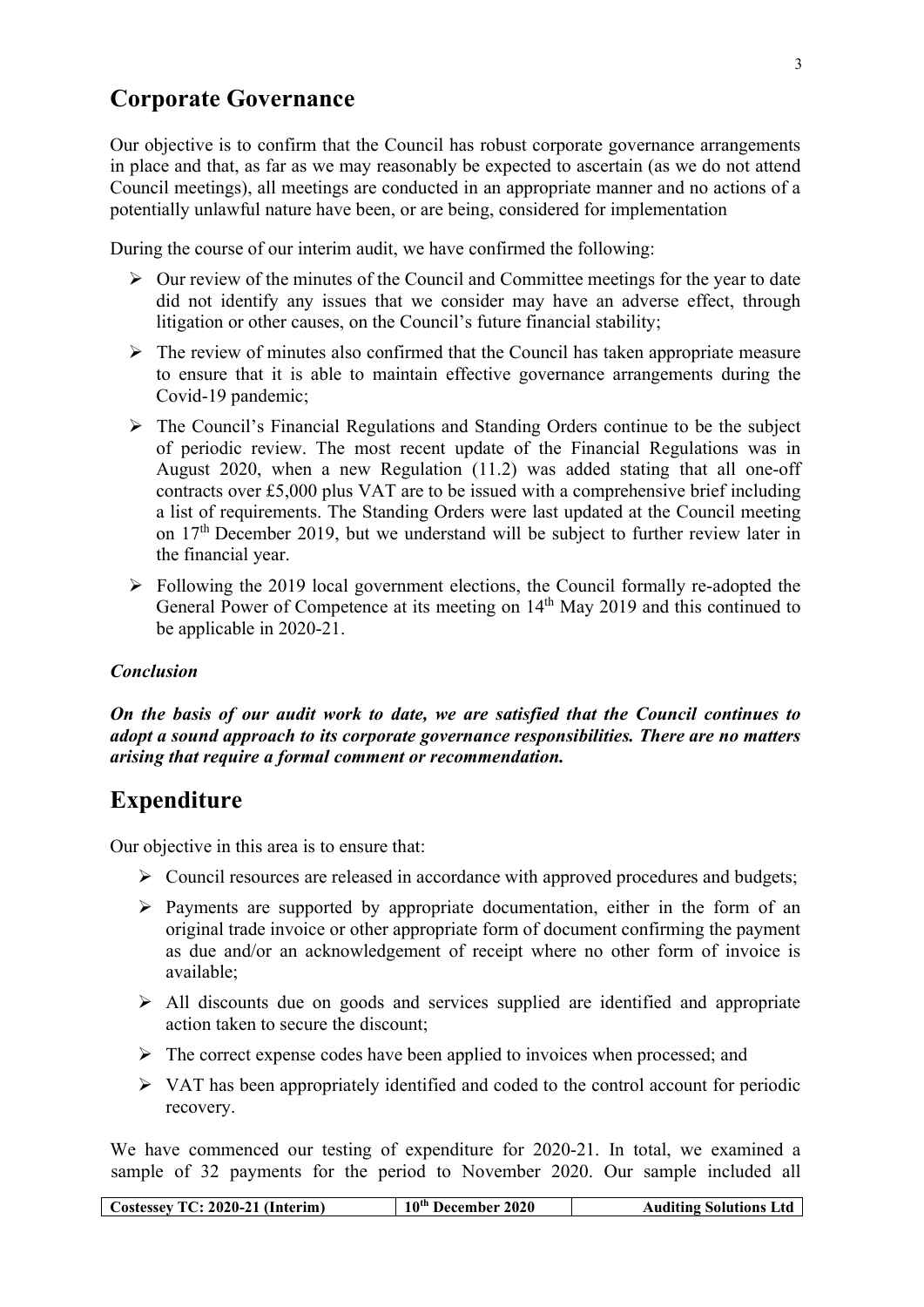individual payments in excess of £2,000, together with a more random sample of every 20th cash book transaction, as recorded in the accounts. The total value of items in our sample was £98,420, including VAT, which equated to 52%, by value, of non-pay related expenditure in the financial year to date.

We have also checked and agreed a sample of transactions for one month (October 2020) on the charge cards which are used by the Clerk and the Head Groundsman to assist with urgent and/or immediate purchases via the internet. Separate Omega "cashbooks" are used to record the transactions on each card. We did not identify any issues with either the level or type of expenditure incurred.

We have confirmed that VAT returns continue to be completed in a timely and accurate manner, with electronic "on-line" submission in place, in line with current HMRC requirements. We have examined the reclaims for the first two quarters, confirming that the submissions agreed to the Omega VAT control account.

#### Conclusion

On the basis of our review, we are satisfied that the arrangements in place for the coding and authorisation of payments are sound, with adequate supporting documentation present for all payments in our test sample, and that appropriate action has been taken with regard to the re-claim of VAT. There are no matters arising that require a formal comment or recommendation.

## Assessment and Management of Risk

Our objective is to confirm that the Council has put in place appropriate arrangements to identify all potential areas of risk of both a financial and health & safety nature, whilst also ensuring that appropriate arrangements exist to monitor and manage those risks in order to minimise the opportunity for their coming to fruition.

From our review of this area, we confirmed that.

- The Financial Risk Assessment (FRA) was last reviewed and approved by the Council at its meeting on  $10<sup>th</sup>$  March 2020, following detailed scrutiny by the Finance, Budgeting and Staffing (FB&S) Committee. We understand that the FRA will be subject to further review and approval by the Council prior to the end of the 2020-21 financial year, in line with the regulatory requirement to consider risk management arrangements in each financial year;
- $\triangleright$  In May 2020, the Council entered in a new 4-year agreement with Zurich Municipal for the provision of insurance cover. We examined the insurance schedule for the current year and confirmed that this includes Public Liability of £15 million; Employer's Liability of £10 million, Fidelity Guarantee at £1 million and Loss of Revenue at £200,000 loss of income, all of which appear appropriate to meet the needs of the Council.
- $\triangleright$  Zurich Municipal has also been contracted to undertake 6-monthly inspections of the Council's play equipment each year to confirm compliance with health and safety requirements. We note that, in addition to being reported to the Property & Environment Committee, the inspection reports are now published on the Council's website;

| Costessey TC: 2020-21 (Interim) | 10 <sup>th</sup> December 2020 | <b>Auditing Solutions Ltd</b> |
|---------------------------------|--------------------------------|-------------------------------|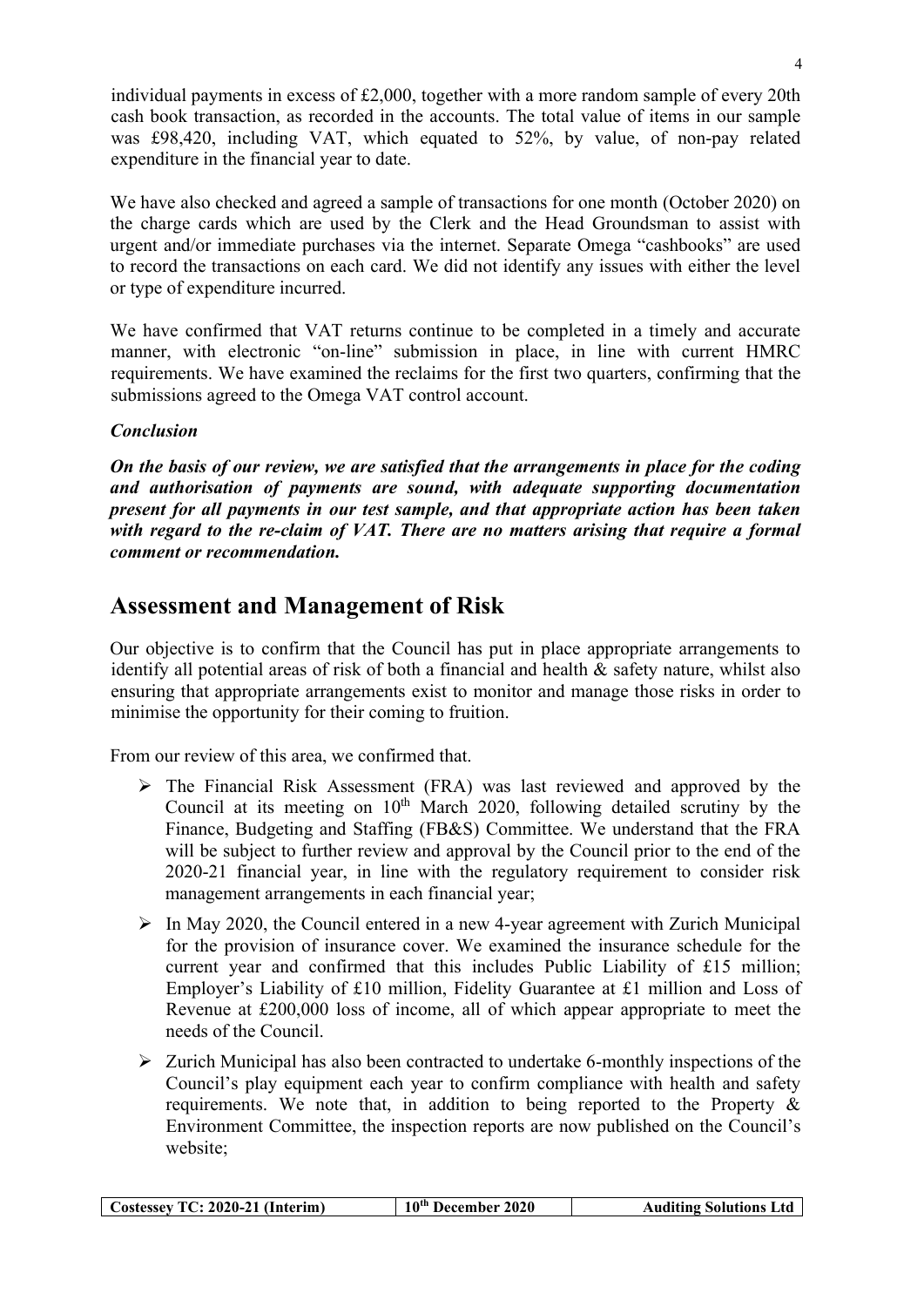- $\triangleright$  In addition, Council staff continue to carry out a visual check of the playgrounds as they undertake litter picking and deal with issues as they arise. They also complete inspection reports on a weekly basis throughout the year, which are submitted to the Town Clerk with timesheets and signed off as reviewed, with action taken, as appropriate, and
- $\triangleright$  The Council has continued to engage the services of an external consultant (SJB Solutions) to provide a risk assessment and health & safety management service.

#### Conclusion

On the basis of our audit work to date, we consider that the Council has sound arrangements in place in relation to the management of risk. There are no matters arising that require a formal comment or recommendation.

## Budget setting, budgetary control and reserves

Our objective here is to confirm that the Council has robust procedures in place for identifying and approving its future budgetary requirements and the level of Precept to be drawn down from District Council: also, that an effective reporting and monitoring process is in place. We also aim to confirm that the Council retains sufficient funds in earmarked and general reserves to finance its ongoing spending plans and to cover any unplanned expenditure that might arise.

From our review of the minutes, we noted that Members continue to be provided with budget monitoring reports and formal bank reconciliations during the year, with the detail now being considered by the FB&S Committee rather than by the full Council. We also noted that these have included initial forecasts of the impact of Covid-19 on budgetary performance.

We will review the approach followed by the Council in determining its budget and Precept requirements for 2021-22, and reviewing its reserves position, at our final audit.

#### Conclusion

On the basis of our audit work in this area to date, we consider that the budgetary control arrangements are adequate and are operating effectively. There are no matters arising that require a formal comment or recommendation.

## Income

In considering the Council's income streams, our objective is to confirm that robust systems are in place to ensure the identification of all income due to the Council from its various sources, that invoices are raised in a timely manner and that effective procedures are in place to pursue recovery of any outstanding monies due to the Council.

In our interim audit, we undertook the following work:

 $\triangleright$  We confirmed that the Council formally reviewed its fees and charges for 2020-21 in October 2019, following detailed consideration by the "Fees and Charges Working Group" We also note that a similar process has been completed for the 2021-22 financial year;

|--|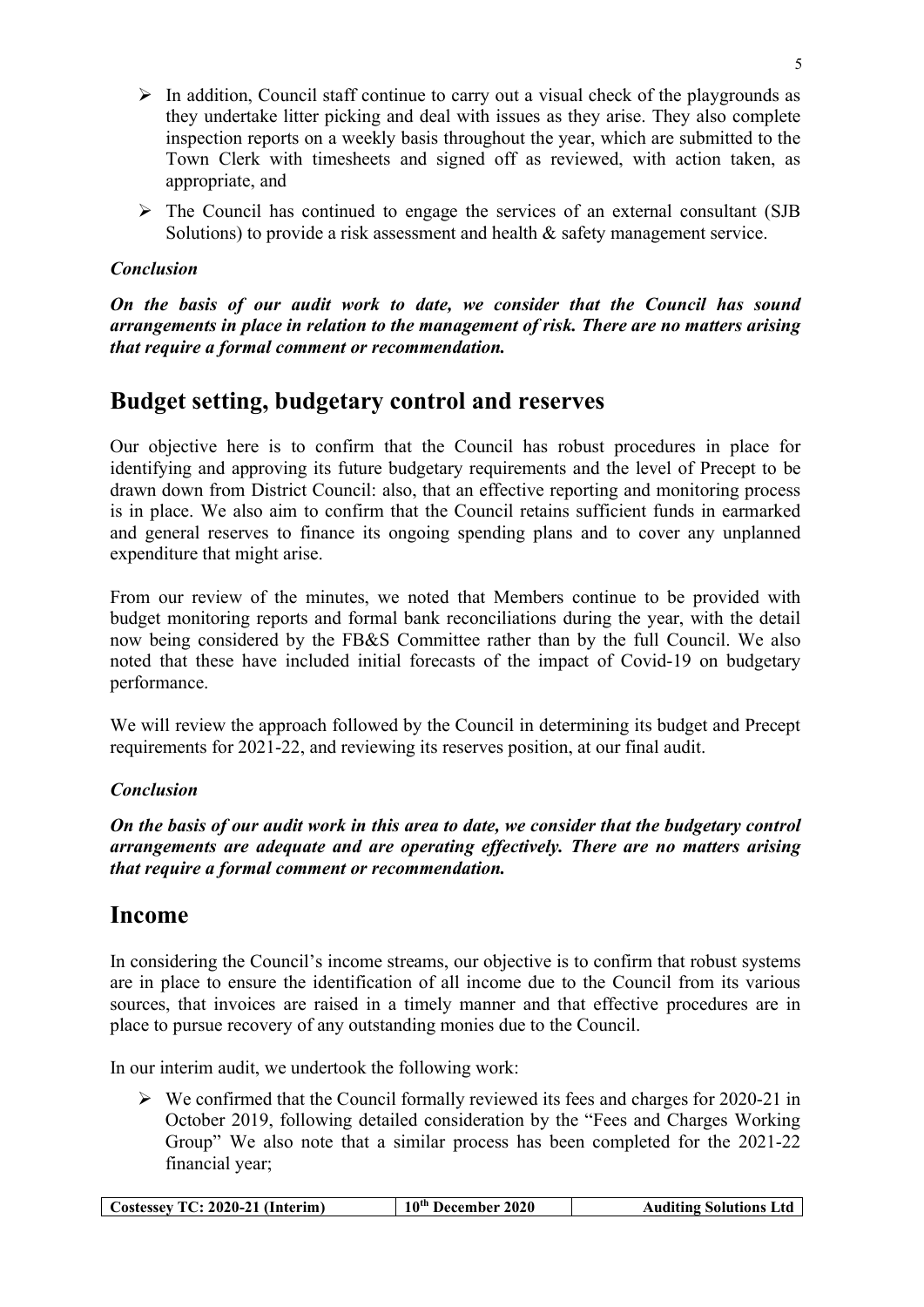- $\triangleright$  As noted earlier in this report, we checked and agreed two sample months' receipts transactions from cashbooks to relevant bank statements;
- $\triangleright$  We examined a sample of Cemetery related activities for the period 1<sup>st</sup> July to 31<sup>st</sup> October 2020, by reference to the detailed Burial Registers and associated records, confirming that the invoices subsequently raised were in order and that the income due was received and banked on a timely basis;
- $\triangleright$  We examined a sample of hall hires for the week commencing 5<sup>th</sup> October 2020, by reference to the diary entries and sales ledger invoicing to ensure the rates charged were in accordance with the published scales and that, as required, fees had been paid in advance; and
- We examined the Sales Ledger "Aged Debtors Report" as at the time of our interim audit. We were pleased to note that the overall value of long-standing debts is very low and we confirmed that effective control arrangements remain in place, with appropriate action being taken in relation to outstanding payments.

#### Conclusion

On the basis of our audit work in this area to date, we consider that the controls over income are adequate and are operating effectively. There are no matters arising that require a formal comment or recommendation

## Petty Cash

When completing the 'Annual Internal Audit Report' in the AGAR, we are required to confirm that there are effective controls over the petty cash account operated by the Council.

The Council operates a limited petty cash scheme, with a maximum Imprest holding of £300 which is "topped up" monthly. A small Excel control sheet is maintained and acts as both the Omega nominal ledger posting document and the approval for re-imbursement "invoice". We examined the control sheet and Omega records for October 2020, confirming that the petty cash is subject to independent review and that this review is evidenced.

#### Conclusion

There are no matters arising that require a formal comment or recommendation.

## Salaries and Wages

In examining the Council's payroll function, our objective is to confirm that extant employment legislation is being adhered to, that the requirements of HM Revenue and Customs (HMRC) legislation are satisfied regarding the deduction and payment over of income tax and NI contributions and that the requirements of the local government pension scheme are met.

The Moneysoft "Payroll Manager" package continues to be used to compute the fourweekly payroll (i.e., 13 Pay Periods in the year), which includes the production of the pay slips.

To confirm compliance with the above criteria, we have:

|  | Costessey TC: 2020-21 (Interim) | 10 <sup>th</sup> December 2020 | <b>Auditing Solutions Ltd</b> |
|--|---------------------------------|--------------------------------|-------------------------------|
|--|---------------------------------|--------------------------------|-------------------------------|